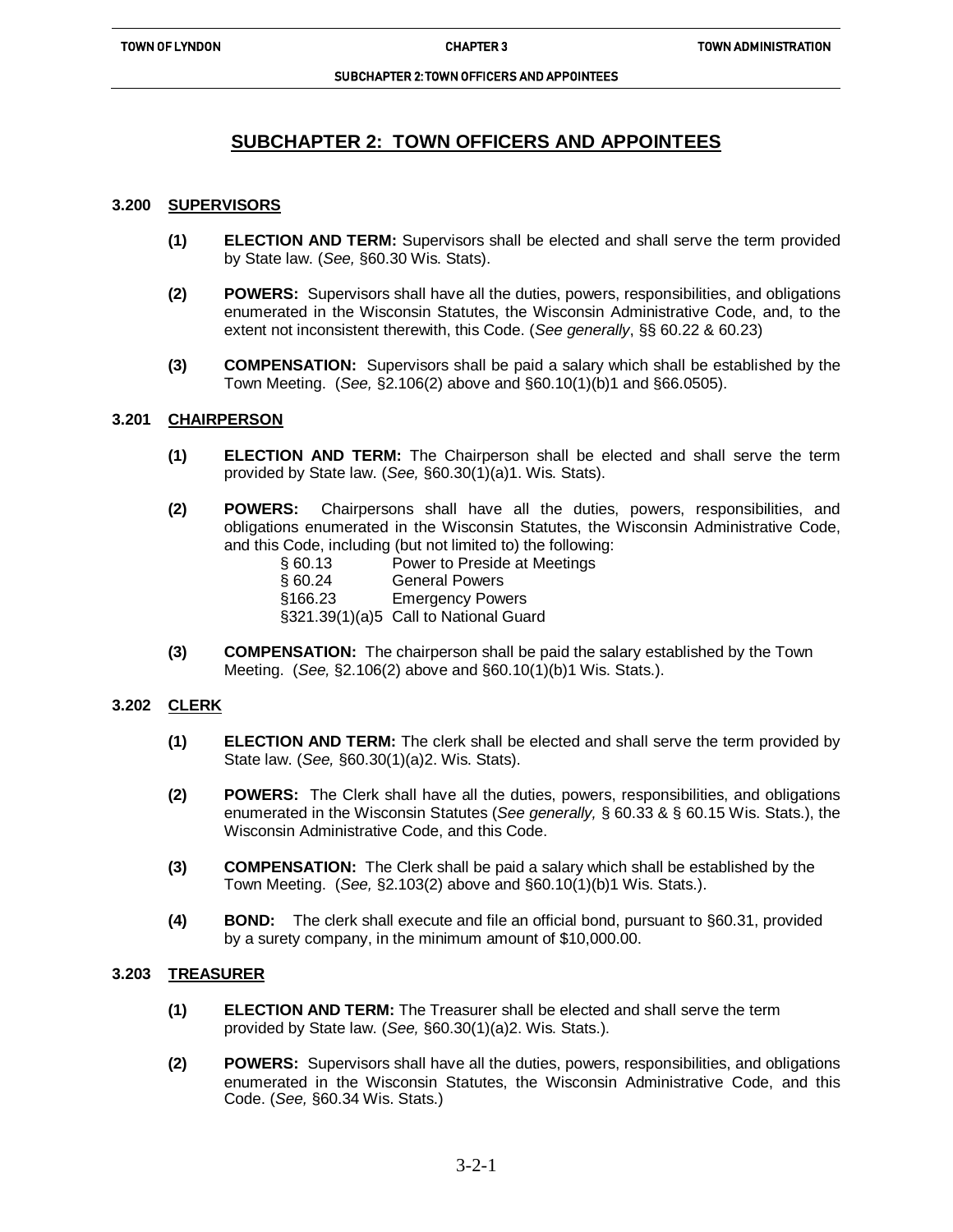ֺ֝

## SUBCHAPTER 2: TOWN OFFICERS AND APPOINTEES

- **(3) COMPENSATION:** The Treasurer shall be paid a salary which shall be established by the Town Meeting. (*See,* Sec. 2.103(2) above and §60.10(1)(b)1 Wis. Stats.).
- **(4) BOND:** The Treasurer shall execute and file an official bond, pursuant to §60.31, provided by a surety company, in the minimum amount of \$10,000.00. The Treasurer's Bond under §70.67 Wis. Stat. shall be in the minimum amount of \$250,000.

## **3.204 CONSTABLE**

*(The position of Constable has not been established by a Town Meeting. See, § 60.10(1)(b)4 Wis. Stats. and §2.103(6) above).*

## **3.205 ASSESSOR**

- **(1) APPOINTMENT AND TERM:** Pursuant to the authority granted by the Town Meeting under §60.10(2)(j) Wis. Stats., the Board shall appoint assessors on the basis of merit, experience, and general qualifications, for a term not to exceed 3 years. (*See,* §60.307(2) & (3) Wis. Stats.).
- **(2) POWERS:** Assessors shall have all the duties, powers, responsibilities, and obligations enumerated in the Wisconsin States, the Wisconsin Administrative Code, and this Code (*See generally,* Ch. 70 Wis. Stats.) including the following:
	- **(a)** The power and duty to receive and review income and expense information provided by, or on behalf of, a property owner for the purpose of establishing the value by the income method of valuation, pursuant to §70.47(7)(af) Wis. Stats.; and
	- **(b)** The power and duty to keep confidential the information obtained under sub. (a) above, and to not make it available for inspection and/or copying under §19.35 (1) Wis. Stats.; and
	- **(c)** The power and duty to determine whether the information obtained under sub. (a) above should be disclosed to the following persons for the following reasons:
		- 1. To the Board of Review when such information is needed to decide a contested assessment; or
		- 2. To another person or entity which has the right or need to review such information due to the intimate relationship to the duties of an office or as set by law;
		- 3. To another person as directed by court order;
		- 4. To another person requesting such information under circumstances where the person or entity who supplied the information has contested the assessment at either the Board of Review or by filing a claim for excessive assessment under § 74.37 Wis. Stats.
- **(3) COMPENSATION:** The Assessor shall be paid a salary determined by resolution of the Board. (*See,* §60.307(1)(b)1 Wis. Stats.).

## **3.206 BUILDING INSPECTOR**

- **(1) CREATION:** The position of Building Inspector is hereby created.
- **(2) APPOINTMENT AND QUALIFICATIONS:** The Board shall appoint one or more Building Inspectors, pursuant to §101.65 Wis. Stats., who shall be certified by the State to perform the powers granted herein.
- **(3) POWERS:** The Building Inspector(s) shall have all the duties, powers, responsibilities, and obligations enumerated below: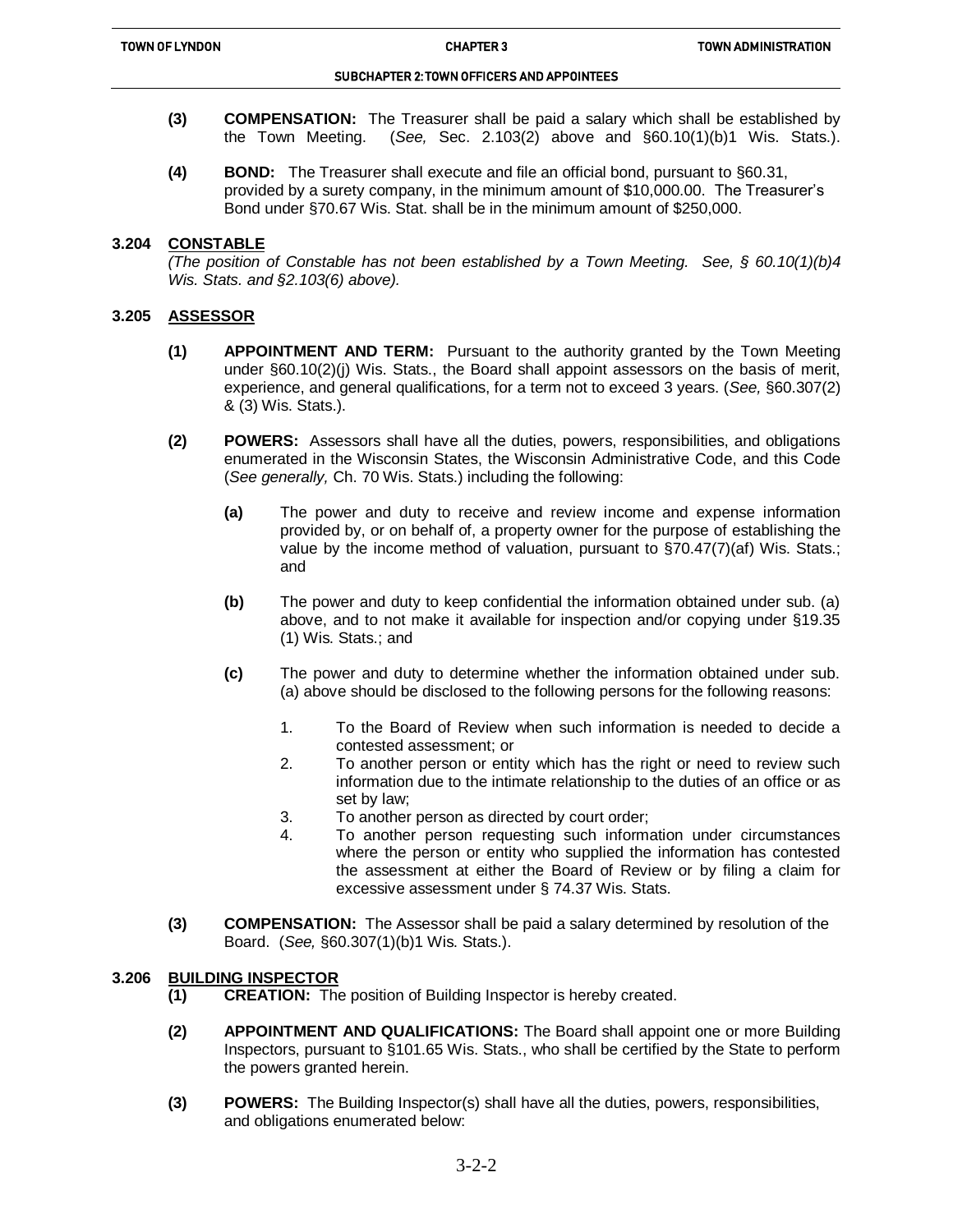#### SUBCHAPTER 2: TOWN OFFICERS AND APPOINTEES

- **(a)** The powers and duties enumerated in the Wisconsin Statutes and administrative code. (*See,* §101.65 Wis. Stats.)
- **(b)** The powers and duties enumerated in §17.300 herein.
- **(c)** The powers and duties authorized from time to time by the Board.
- **(4) COMPENSATION:** Compensation shall be established by resolution of the Board.

## **3.207 WEED COMMISSIONER**

ֺ֝

- **(1) APPOINTMENT:** The Chairperson may appoint (but is not required to appoint) one or more commissioners of noxious weeds pursuant to §66.0517 Wis. Stats.
- **(2) POWERS:** Weed commissioners shall have all the duties, powers, responsibilities, and obligations enumerated in the Wisconsin Statutes. (*See,* §66.0517 Wis. Stats.)
- **(3) COMPENSATION:** Compensation shall be established by resolution of the Board.

## **3.208 TOWN ATTORNEY**

- **(1) APPOINTMENT:** The Board may designate, retain, or employ one or more attorneys, who shall serve at the pleasure of the Board, on a temporary or continuing basis. (See, §60.37(2) Wis. Stats.)
- **(2) POWERS:** The Town attorney(s) shall have such duties, powers, responsibilities, and obligations as may be imposed or requested by the Board.
- **(3) COMPENSATION:** Compensation shall be established by resolution of the Board. (*See,*  §66.0517(3)(b)2 Wis. Stats.)

## **3.209 TOWN ROAD SUPERINTENDENT**

- **(1) APPOINTMENT:** The Board shall appoint one or more Road Superintendents.
- **(2) POWERS:** The Road Superintendent(s) shall have all the duties, powers, responsibilities, and obligations enumerated below:
	- **(a)** The powers and duties enumerated in the Wisconsin Statutes and administrative code.
	- **(b)** The powers and duties enumerated in Chapter 15 herein.
	- **(c)** The powers and duties authorized from time to time by the Board.
- **(3) COMPENSATION:** Compensation shall be established by resolution of the Board.

# **3.210 ZONING ADMINISTRATOR**

- **(1) DESIGNATION:** The Zoning Administrator or a designee is hereby designated as the administrative and enforcement officer for the provisions of the Zoning Ordinance. The duty of the Zoning Administrator is to interpret and administer the Zoning Ordinance and to issue, after on-site inspection, all permits required by this Code.
- **(2) DUTIES:** The provisions of Chapter 22 shall be administered and enforced by the Zoning Administrator or a designee, who in addition thereto and in furtherance of said authority shall:
	- **(a)** Determine that all Detailed Site Analyses, Building Permits, Certificates of